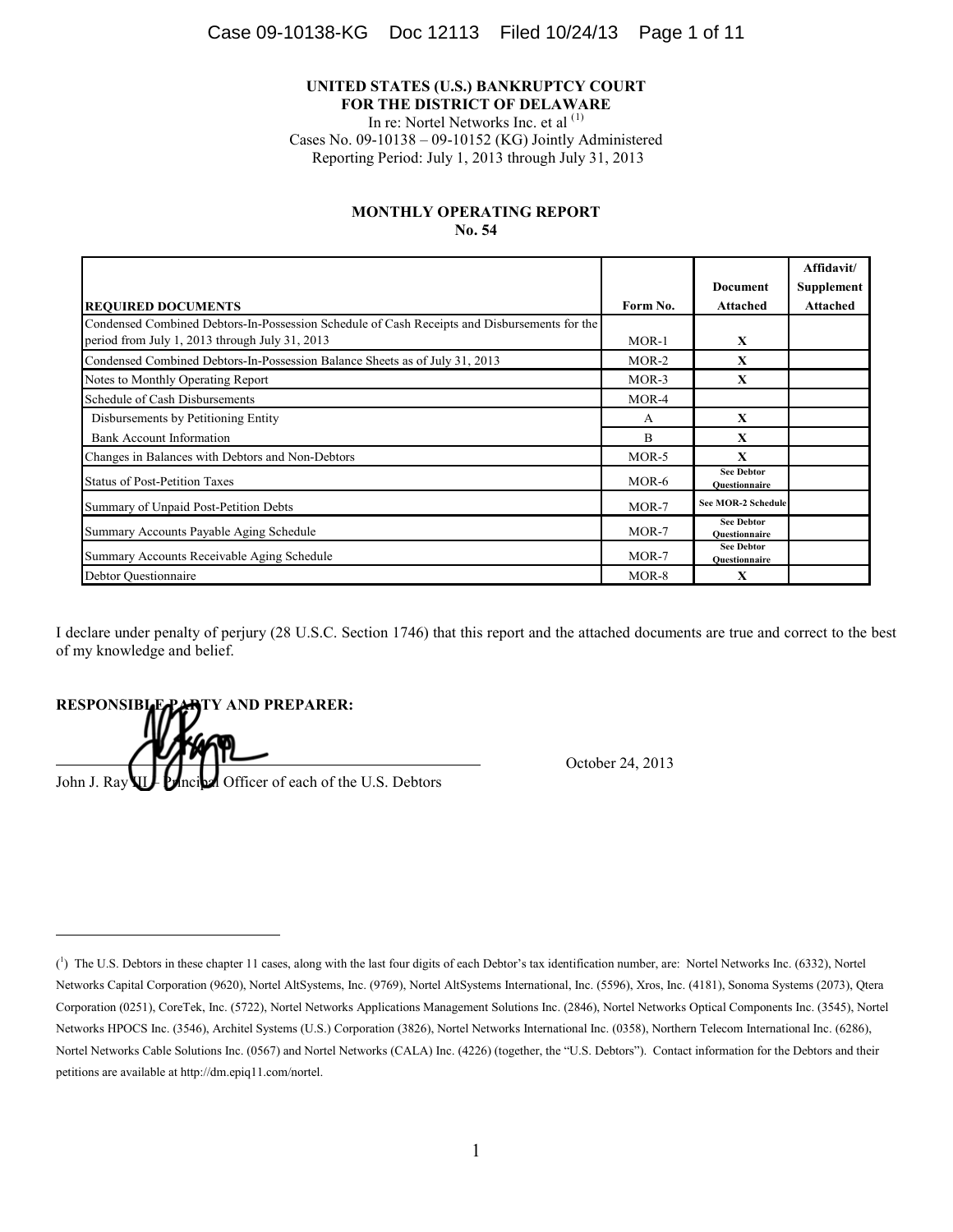## **U.S. BANKRUPTCY COURT FOR THE DISTRICT OF DELAWARE In re: Nortel Networks Inc. et al Cases No. 09-10138 – 09-10152 (KG) Jointly Administered Condensed Combined Debtors-In-Possession Schedule of Cash Receipts and Disbursements Reporting Period: July 1, 2013 through July 31, 2013 (Unaudited) (In millions of U.S. dollars)**

**NNI All O ther Cash, cash equivalents and restricted cash at beginning of the period (July 1, 2013)** \$890.0\$55.0 **Cash receipts:** Real Estate Sublease Income 1.8 - Residual receivables Inter-company receivables 0.2 Asset recoveries and the set of the set of the set of the set of the set of the set of the set of the set of the set of the set of the set of the set of the set of the set of the set of the set of the set of the set of the Escrow reimbursements (see MOR-8) - - Other (see note 5)  $1.7$ Total cash receipts 3.7 0.0 **Cash distributions:** Normal course payables (1.5)  $(1.5)$ Chapter 11 professional fees (2.1)  $(2.1)$ Inter-company payables Payroll and Other Benefits (0.4)  $(0.4)$ Retention/Incentive plans  $\overline{\phantom{a}}$  -Other (see note 5) - - Total cash disbursements (4.0) 0.0 Effect of foreign exchange rate changes on cash and cash equivalents **Net increase (decrease) in cash, cash equivalents and restricted cash** (0.3) 0.0 **Cash, cash equivalents and restricted cash at end of the period (July 31, 2013)** 889.7 \$5.0

The Condensed Combined Debtors-In-Possession Schedule of Cash Receipts and Disbursements of each Reporting Group contained herein was derived from the books and records of the U.S. Debtors (as defined herein). The amounts reflected in these condensed combined financial statements are unaudited. The accompanying notes and schedules are an integral part of the condensed combined financial statements.

2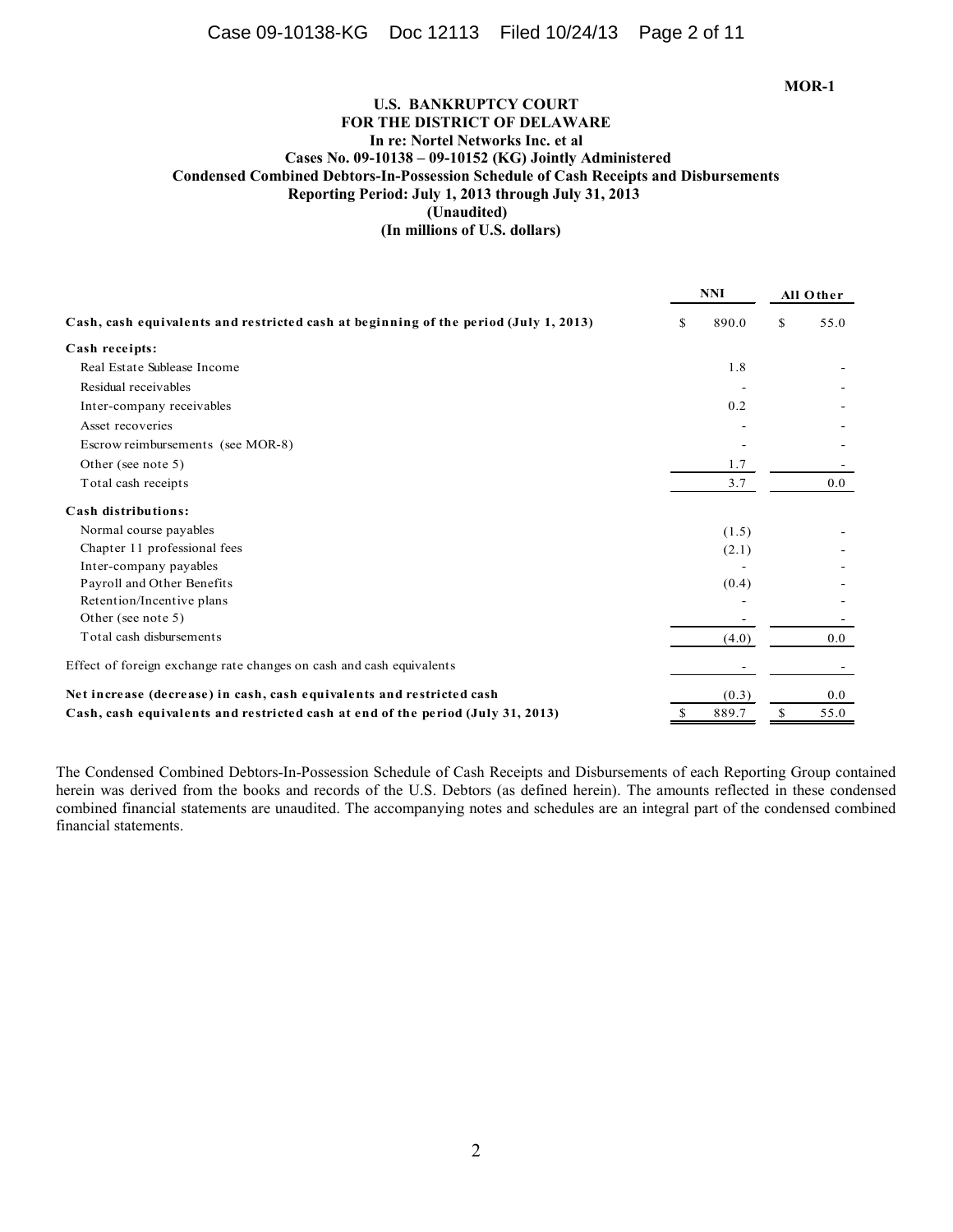## **U.S. BANKRUPTCY COURT FOR THE DISTRICT OF DELAWARE In re: Nortel Networks Inc. et al Cases No. 09-10138 – 09-10152 (KG) Jointly Administered Condensed Combined Debtors-In-Possession Balance Sheet As of July 31, 2013 (Unaudited) (In millions of U.S. dollars)**

|                                                     | <b>NNI</b>               | <b>All Other</b>    |  |
|-----------------------------------------------------|--------------------------|---------------------|--|
| <b>Current assets</b>                               |                          |                     |  |
| Cash and cash equivalents                           | \$<br>888.4              | \$<br>55.0          |  |
| Restricted cash and cash equivalents                | 1.3                      |                     |  |
| Accounts receivable - net                           | 6.0                      |                     |  |
| Intercompany accounts receivable                    | 182.2                    | 33.1                |  |
| Inventories - net                                   |                          |                     |  |
| Other current assets                                | 7.0                      |                     |  |
| <b>Total current assets</b>                         | 1,084.9                  | 88.1                |  |
| Investments in non-Debtor subsidiaries              | (27.7)                   |                     |  |
| Plant and equipment - net                           | 17.5                     |                     |  |
| Other assets                                        | 65.3                     |                     |  |
| <b>Total assets</b>                                 | 1,140.0<br>$\mathcal{S}$ | $\mathbf S$<br>88.1 |  |
| Current liabilities not subject to compromise       |                          |                     |  |
| Trade and other accounts payable                    | \$<br>15.8               | \$                  |  |
| Intercompany accounts payable                       | 15.1                     | 0.1                 |  |
| Payroll and benefit-related liabilities             | 3.9                      |                     |  |
| Restructuring liabilities                           |                          |                     |  |
| Other accrued liabilities                           | 12.4                     |                     |  |
| Income taxes                                        | 1.9                      | 0.1                 |  |
| Total current liabilities not subject to compromise | 49.1                     | 0.2                 |  |
| Deferred income and other credits                   | 0.8                      |                     |  |
| Post-employment benefits                            |                          |                     |  |
| Total liabilities not subject to compromise         | 49.9                     | 0.2                 |  |
| Liabilities subject to compromise (note 4)          | 5,336.6                  | 163.0               |  |
| <b>Total liabilities</b>                            | 5,386.5                  | 163.2               |  |
| Common shares                                       | (0.5)                    | 750.8               |  |
| Preferred shares                                    |                          | 63.2                |  |
| Additional paid-in capital                          | 17,746.4                 | 12,581.6            |  |
| Accumulated deficit                                 | (21,990.8)               | (13, 469.3)         |  |
| Accumulated other comprehensive income (loss)       | (1.5)                    | (1.4)               |  |
| Total U.S. Debtors shareholders' deficit            | (4,246.4)                | (75.1)              |  |
| Noncontrolling interests                            | (0.1)                    |                     |  |
| Total shareholders' deficit                         | (4,246.5)                | (75.1)              |  |
| Total liabilities and shareholders' deficit         | \$<br>1,140.0            | \$<br>88.1          |  |

The Condensed Combined Debtors-In-Possession Balance Sheet of each Reporting Group contained herein was derived from the books and records of the U.S. Debtors. The amounts reflected in these condensed combined financial statements are unaudited. The accompanying notes and schedules are an integral part of the condensed combined financial statements.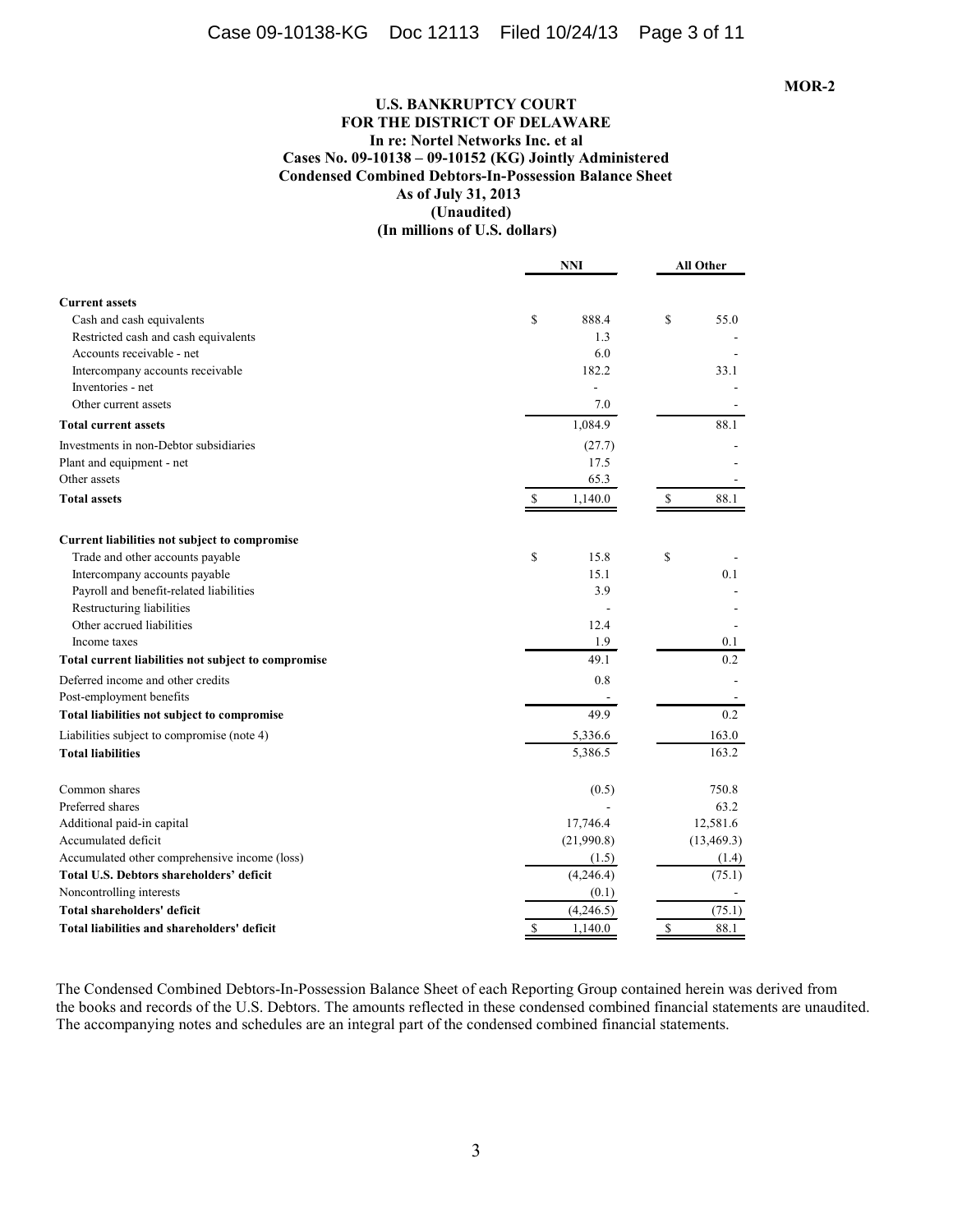### **NORTEL NETWORKS INC. et al (DEBTORS-IN-POSSESSION) NOTES TO MONTHLY OPERATING REPORT No. 54 (UNAUDITED) (In millions of U.S. dollars)**

#### **1. Reservation of Rights:**

Nothing contained in this Monthly Operating Report shall constitute a waiver of any of the rights of the Debtors (as defined herein) or an admission with respect to their Chapter 11 Proceedings (as defined herein), including, but not limited to, matters involving objections to claims, substantive consolidation, equitable subordination, defenses, ultimate allocation of proceeds from sales among debtor estates, characterization or re-characterization of contracts, assumption or rejection of contracts under the provisions of chapter 3 of title 11 of the United States Code ("Bankruptcy Code") and/or causes of action under the provisions of chapter 5 of the Bankruptcy Code or any other relevant applicable laws to recover assets or avoid transfers.

#### **2. Background and Organization:**

Prior to Nortel's significant business divestitures, Nortel Networks Corporation ("NNC") and its subsidiaries (collectively "Nortel"), including the U.S. Debtors (as defined below), were a global supplier of end-to-end networking products and solutions serving both service providers and enterprise customers.

*Creditor Protection Proceedings* - On January 14, 2009 ("Petition Date"), Nortel Networks Inc. ("NNI"), Nortel Networks Capital Corporation ("NNCC") and certain other of Nortel's U.S. subsidiaries, initiated Creditor Protection Proceedings in the U.S. Bankruptcy Court for the District of Delaware ("U.S. Court") under the Bankruptcy Code ("Chapter 11 Proceedings"), several of our Canadian affiliates ("Canadian Debtors"), including our ultimate parent company, NNC, initiated Creditor Protection Proceedings in Canada at the Ontario Superior Court of Justice ("Canadian Court") under the Companies' Creditors Arrangement Act ("CCAA"), and several of our affiliates in Europe, Middle East and Africa ("EMEA") ("EMEA Debtors") initiated Creditor Protection Proceedings in the United Kingdom under the Insolvency Act 1986. Subsequently, creditor protection proceedings were commenced for certain affiliates in other jurisdictions, including Israel and France. On July 14, 2009, Nortel Networks (CALA) Inc. ("NNCI"), an affiliate of NNI, initiated Chapter 11 Proceedings. On July 17, 2009, the U.S. Court entered an order that provided for the joint administration of NNCI's case with the pre-existing cases of the other U.S. Debtors. As a result, NNCI is included as a Debtor in the financial statements herein*.* Collectively, all entities under the Creditor Protection Proceedings are referred to as the "Debtors". Those entities operating in Chapter 11 Proceedings are referred to as the "Debtors in Possession" or the "U.S. Debtors." During the Creditor Protection Proceedings, the Debtors continue to operate under the jurisdictions and orders of the applicable courts and in accordance with applicable legislation.

As of July 31, 2013, the U.S. Debtors consisted of the following entities:

| U.S. Debtors                                           | Case no. |
|--------------------------------------------------------|----------|
| Nortel Networks Inc.                                   | 09-10138 |
| Nortel Networks Capital Corporation                    | 09-10139 |
| Nortel Networks International, Inc.                    | 09-10150 |
| Nortel AltSystems, Inc.                                | 09-10140 |
| Nortel AltSystems International, Inc.                  | 09-10141 |
| Architel Systems (U.S.) Corporation                    | 09-10149 |
| CoreTek, Inc.                                          | 09-10145 |
| Nortel Networks Applications Management Solutions Inc. | 09-10146 |
| Nortel Networks Cable Solutions Inc.                   | 09-10152 |
| Nortel Networks Optical Components Inc.                | 09-10147 |
| Nortel Networks HPOCS Inc.                             | 09-10148 |
| Northern Telecom International Inc.                    | 09-10151 |
| <b>Qtera Corporation</b>                               | 09-10144 |
| Sonoma Systems                                         | 09-10143 |
| Xros, Inc.                                             | 09-10142 |
| Nortel Networks (CALA) Inc.                            | 09-12515 |

Under the Bankruptcy Code, the U.S. Debtors may assume, assume and assign, or reject certain executory contracts including unexpired leases, subject to the approval of the U.S. Court and certain other conditions.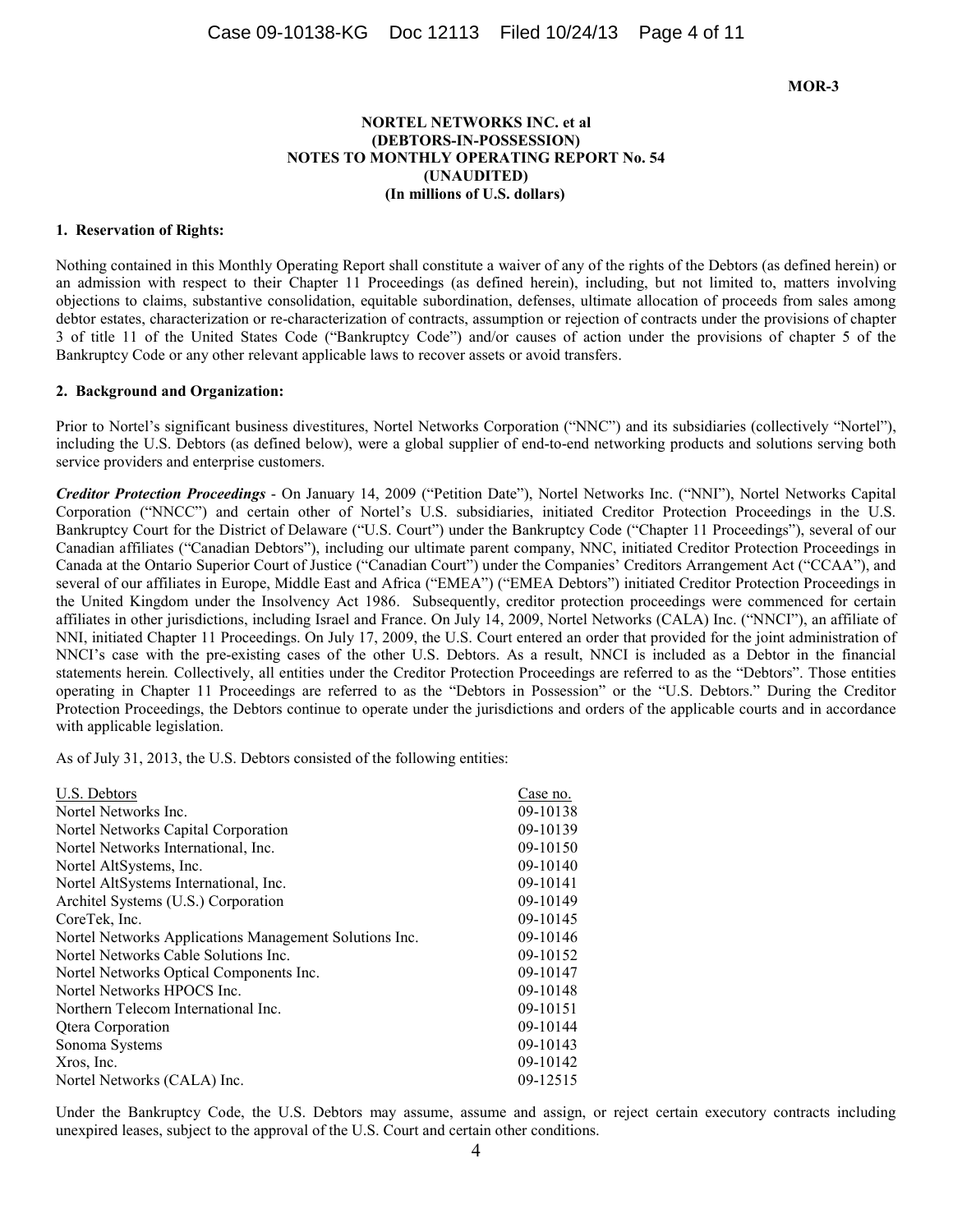The accompanying unaudited condensed combined Schedule of Cash Receipts and Disbursements and Balance Sheet ("financial statements") do not include the effects of all current or future claims relating to the Creditor Protection Proceedings. Certain claims filed may have priority over those of the U.S. Debtors' unsecured creditors. The Debtors are reviewing all claims filed and have commenced the claims reconciliation process. Differences between claim amounts determined by the Debtors and claim amounts filed by creditors will be investigated and resolved pursuant to a claims resolution process approved by the relevant court or, if necessary, the relevant court will make a final determination as to the amount, nature and validity of claims. Certain claims that have been filed may be duplicative (particularly given the multiple jurisdictions involved in the Creditor Protection Proceedings), based on contingencies that have not occurred, or may be otherwise overstated, and would therefore be subject to revision or disallowance. The settlement of claims cannot be finalized until the relevant creditors and courts approve a plan. In light of the number of creditors of the Debtors, the claims resolution process may take considerable time to complete.

For further information on matters preceding the filing of this Monthly Operating Report, users should refer to prior Monthly Operating Reports. Users are also referred to the Bankruptcy Court docket for these Chapter 11 Proceedings.

## **3. Basis of Presentation:**

The financial statements contained herein were not intended to reconcile to any financial statements otherwise prepared or distributed by the U.S. Debtors or any of the U.S. Debtors' affiliates. Significant efforts have been put forth to attribute the assets and liabilities to the proper legal entity. However, because the Debtors' accounting systems, policies, and practices were developed with a view to producing consolidated reporting, rather than by legal entity, it is possible that not all assets or liabilities have been recorded at the correct legal entity. Accordingly, the U.S. Debtors reserve all rights to supplement or amend any financial statements contained in this Monthly Operating Report.

The Monthly Operating Report is limited in scope, covers a limited time period, and has been prepared solely for the purpose of complying with the monthly reporting requirements of the Bankruptcy Court and the United States Trustee. The information presented herein has not been subject to all procedures that would typically be applied to financial information presented in accordance with U.S. Generally Accepted Accounting Principles ("U.S. GAAP"). The Statement of Cash Receipts and Disbursements presents a summary of the cash activity for the period and does not include the impact of future cash flows related to assets and accrued liabilities in conformity with U.S. GAAP. Any differences between the ending book balance and bank balances reflected on MOR 4B would generally be attributable to outstanding checks and in-transit items. The U.S. Debtors caution readers not to place undue reliance upon the information contained in this Monthly Operating Report. The results herein are not necessarily indicative of results which may be expected from any other period or for the full year and may not necessarily reflect the combined results and financial position of the U.S. Debtors in the future.

As part of their restructuring efforts, the U.S. Debtors are reviewing their assets and liabilities on an ongoing basis, including without limitation with respect to intercompany claims and obligations, and nothing contained in this Monthly Operating Report shall constitute a waiver of any of the U.S. Debtors' rights with respect to such assets, liabilities, claims and obligations that may exist.

The financial statements contained herein represent the unaudited condensed combined financial statements for the U.S Debtors only. The U.S. Debtors have sold all of their operations and business units, and so this Monthly Operating Report does not contain a Statement of Operations or a Statement of Cash Flows as included in previous Monthly Operating Reports. Instead, this Monthly Operating Report includes a Schedule of Cash Receipts and Disbursements. The U.S. Debtors' non-Debtor subsidiaries are treated as non-consolidated subsidiaries in these financial statements and as such their net assets are included as "Investments in non-Debtor subsidiaries" in the balance sheet. The U.S. Debtors' financial statements contained herein have been prepared following the guidance in Financial Accounting Standards Board Accounting Standards Codification 852 "Reorganizations".

The financial statements have been derived from the books and records of the U.S. Debtors. The presentation combines the U.S. Debtors into two Reporting Groups consistent with the companies' ownership structure with consideration to its status as operating or non-operating and activities as follows:

Ɣ **NNI** Reporting Group: Nortel Networks Inc. and its U.S. Debtor subsidiaries Nortel Networks Capital Corporation, Nortel Networks Cable Solutions Inc., Nortel Networks International, Inc., Nortel Networks Optical Components Inc., Nortel Networks HPOCS Inc., Nortel Networks (CALA) Inc., Northern Telecom International Inc. and Qtera Corporation; and

Ɣ**All Other** Reporting Group: Nortel AltSystems, Inc., Nortel AltSystems International, Inc., Architel Systems (U.S.) Corporation, CoreTek, Inc., Nortel Networks Applications Management Solutions, Inc., Sonoma Systems and Xros Inc.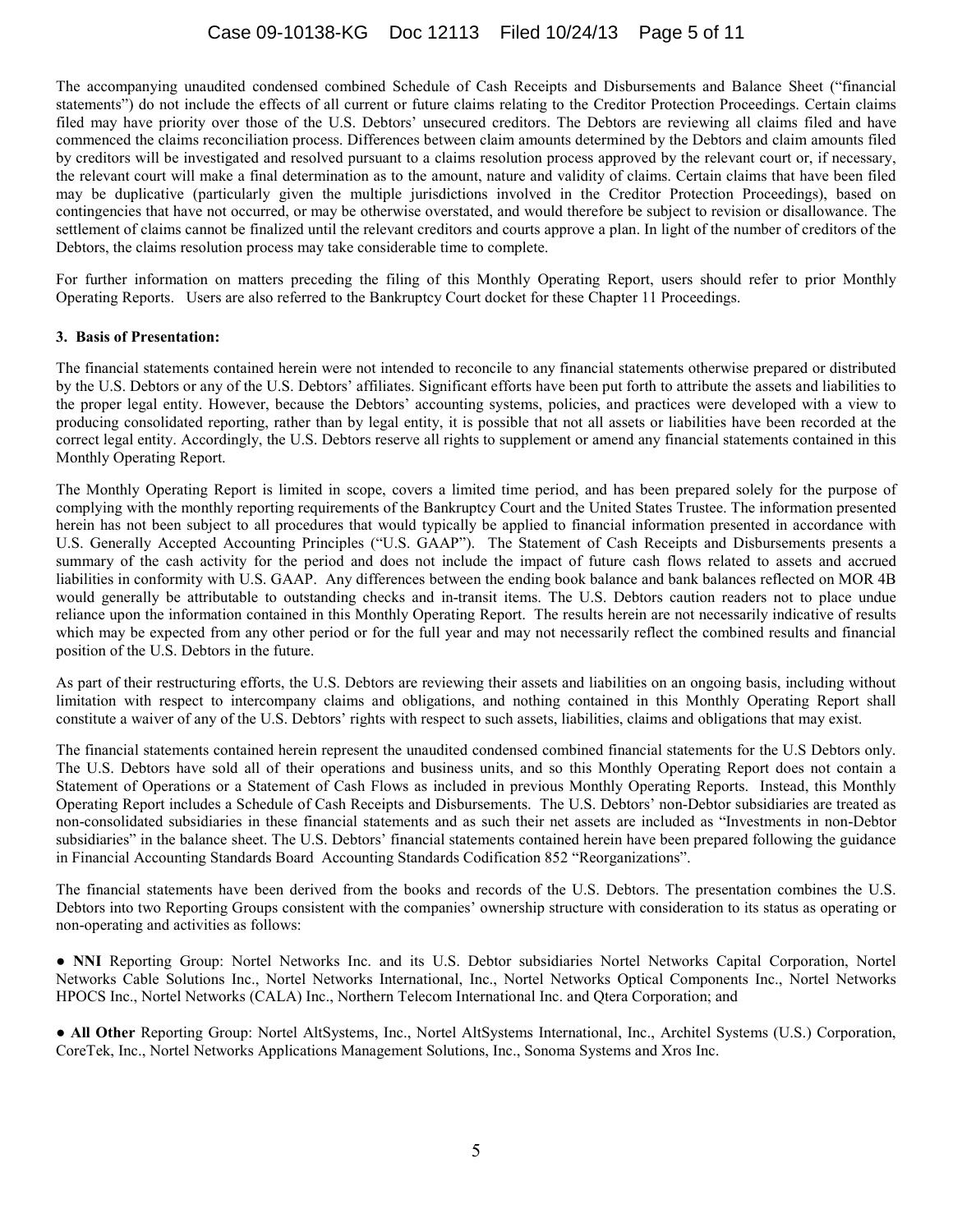## **4. Liabilities Subject to Compromise:**

The following tables set forth the U.S. Debtors' estimated liabilities subject to compromise as of July 31, 2013:

|                                                | <b>NNI</b> |         | <b>All Other</b> |       |
|------------------------------------------------|------------|---------|------------------|-------|
| Trade and other accounts payable               | \$         | 189.6   | S                | 0.2   |
| Accounts payable intercompany                  |            | 326.3   |                  | 37.7  |
| Restructuring liabilities                      |            | 203.8   |                  | 0.5   |
| Contingent liability for NNI's debt guarantee  |            | 3,936.3 |                  |       |
| Long-term debt                                 |            | 168.3   |                  |       |
| Financial obligations                          |            | 0.4     |                  |       |
| Pension obligations                            |            | 437.6   |                  |       |
| Postretirement obligations other than pensions |            | 26.0    |                  |       |
| Notes and interest payable intercompany        |            |         |                  | 124.6 |
| Other                                          |            | 48.3    |                  |       |
| Total liabilities subject to compromise        |            | 5.336.6 |                  | 163.0 |

## **5. Cash Receipts and Disbursements:**

Other receipts for NNI for the month ended July 31, 2013 includes \$1.2 of unclaimed property and \$.5 of claim proceeds.

### **6. Divestiture Proceeds Held in Escrow Pending Allocation**

As of July 31, 2013, approximately \$7,280.4 of the net proceeds (the "Escrow Funds") generated through the completed sales of businesses and certain other assets are being held in escrow accounts at JPMorgan Chase Bank, N.A. ("JPM") which are collateralized with U.S. Treasury securities up to 100% of the amount deposited. The Escrow Funds are being held by JPM pending the allocation of such funds among various Nortel entities, including without limitation, one or more of the Canadian Debtors and one or more of the EMEA Debtors. The amount of the Escrow Funds that will be allocated to the U.S Debtors is not yet known. Below is a list of the escrow accounts held at JPM:

| <b>Business/Asset Sale</b>                    | <b>Escrow Balance</b> |         |
|-----------------------------------------------|-----------------------|---------|
| <b>CDMA</b>                                   | \$                    | 1,052.7 |
| Layer 4-7                                     |                       | 18.1    |
| Packet Core                                   |                       | 10.4    |
| <b>Enterprise Solutions</b>                   |                       | 842.8   |
| Optical Networking and Carrier Ethernet (MEN) |                       | 610.0   |
| <b>GSM</b>                                    |                       | 106.0   |
| <b>CVAS</b>                                   |                       | 140.1   |
| <b>MSS</b>                                    |                       | 46.0    |
| Patents and Patent Applications               |                       | 4,454.3 |

In addition to the Escrow Funds, \$21.8 are being held in various escrow accounts at JPM and Citibank, N.A. in the name of certain Nortel entities and the respective purchasers of the businesses, which escrows were established in connection with the closing of the sales of the businesses, as required by the sale agreements for those transactions to secure certain obligations thereunder and ancillary to the sales.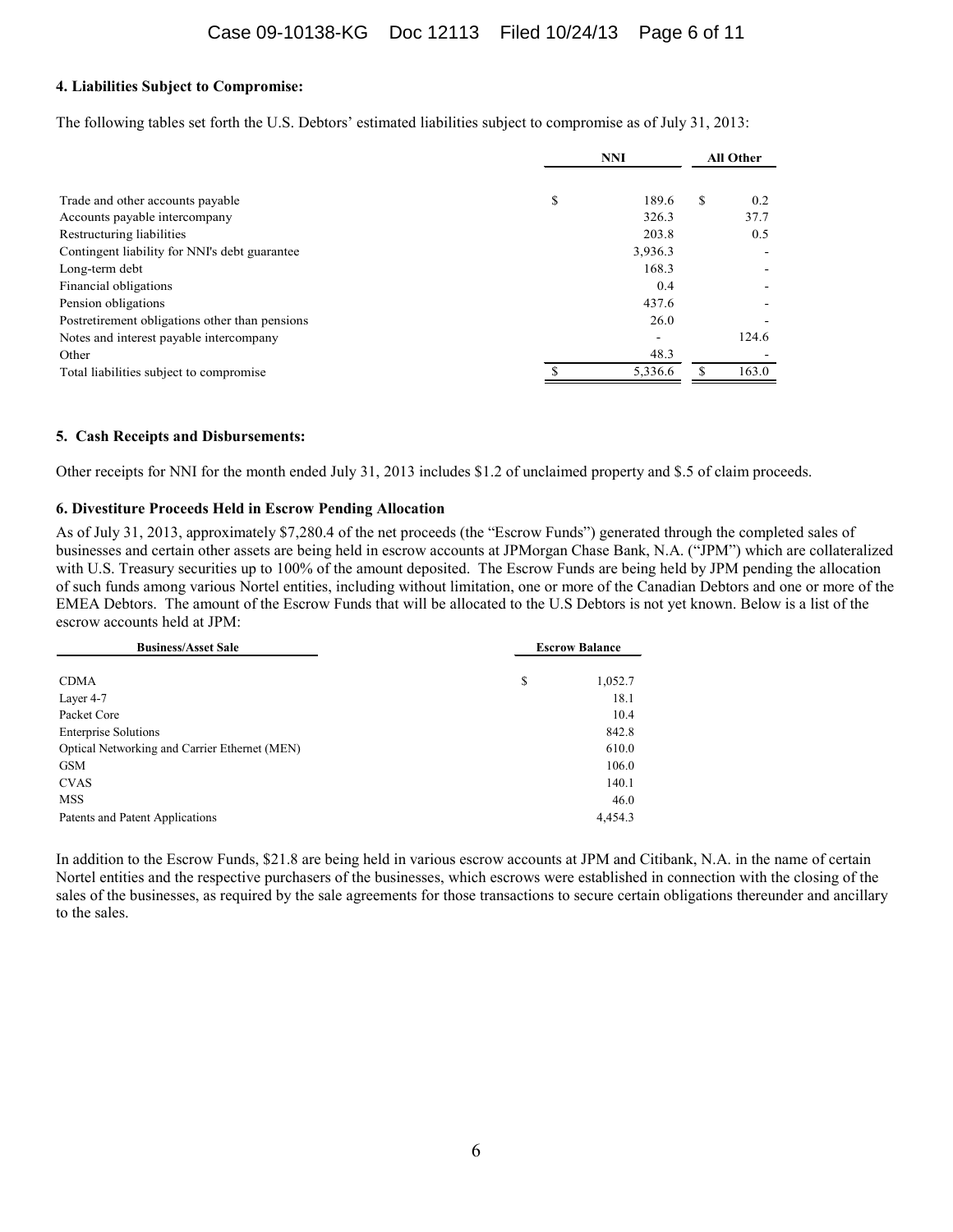### **MOR-4A**

## **U.S. BANKRUPTCY COURT FOR THE DISTRICT OF DELAWARE In re: Nortel Networks Inc. et al Cases No. 09-10138 – 09-10152 (KG) Jointly Administered Schedule of Cash Disbursements by Petitioning Entity Reporting Period: July 1, 2013 through July 31, 2013 (Unaudited) (In millions of U.S. dollars)**

| In re: Nortel Networks Inc. et al                       | Case #   |   | <b>Payments</b> |
|---------------------------------------------------------|----------|---|-----------------|
| Nortel Networks Inc. <sup>(1)</sup>                     | 09-10138 | S | 4.0             |
| Nortel Networks Capital Corporation                     | 09-10139 |   |                 |
| Nortel AltSystems, Inc.                                 | 09-10140 |   |                 |
| Nortel AltSystems International, Inc.                   | 09-10141 |   |                 |
| Xros Inc.                                               | 09-10142 |   |                 |
| Sonoma Systems                                          | 09-10143 |   |                 |
| Qtera Corporation                                       | 09-10144 |   |                 |
| Coretek, Inc.                                           | 09-10145 |   |                 |
| Nortel Networks Applications Management Solutions, Inc. | 09-10146 |   |                 |
| Nortel Networks Optical Components Inc.                 | 09-10147 |   |                 |
| Nortel Networks HPOCS Inc.                              | 09-10148 |   |                 |
| Architel Systems (U.S.) Corporation                     | 09-10149 |   |                 |
| Nortel Networks International, Inc.                     | 09-10150 |   |                 |
| Northern Telecom International Inc.                     | 09-10151 |   |                 |
| Nortel Networks Cable Solutions Inc.                    | 09-10152 |   |                 |
| Nortel Networks (CALA) Inc.                             | 09-12515 |   |                 |
| <b>Total Payments</b>                                   |          |   | 4.0             |

(1) NNI is the centralized disbursement entity for multiple U.S. Debtors and non-Debtors and accordingly makes payments, both by wire and checks, for multiple U.S. Debtors and non-Debtors. Individual U.S. Debtor disbursements have been separated from NNI and listed under specific individual U.S. Debtors. However, disbursements made for the benefit of NNI as well as other U.S. Debtors and/or non-Debtors are still consolidated with NNI for financial reporting purposes.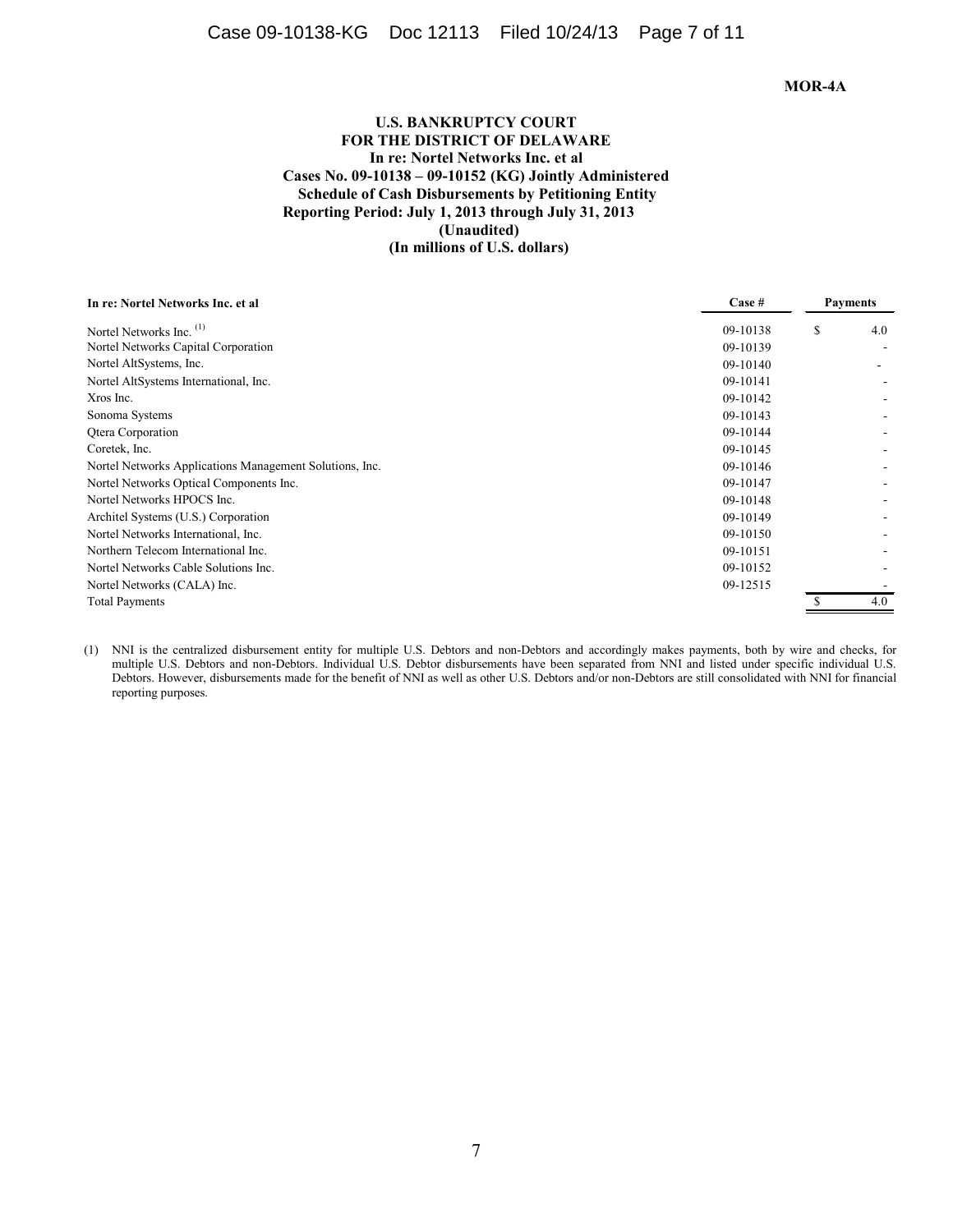# Case 09-10138-KG Doc 12113 Filed 10/24/13 Page 8 of 11

**MOR-4B**

## **U.S. BANKRUPTCY COURT FOR THE DISTRICT OF DELAWARE In re: Nortel Networks Inc. et al Cases No. 09-10138 – 09-10152 (KG) Jointly Administered Existing Bank Account Information Reporting Period: July 1, 2013 through July 31, 2013 (Unaudited) (In millions of U.S. dollars)**

| Legal Entity                        | Bank                        | Account Type                             | Lockbox/Account | <b>Bank Balance</b> |
|-------------------------------------|-----------------------------|------------------------------------------|-----------------|---------------------|
| Nortel Networks Inc.                | Bank of America             | Health & Welfare Trust                   | 7206010001650   |                     |
| Nortel Networks Inc.                | Citibank NA                 | Main Concentration                       | 30463444        | 46.6                |
| Nortel Networks Inc.                | Citibank NA                 | Disbursement (AP)                        | 30580851        | 0.1                 |
| Nortel Networks Inc.                | Citibank Delaware           | <b>Utilities Order</b>                   | 38794977        | 0.8                 |
| Nortel Networks Inc.                | <b>First Citizens</b>       | Disbursement (AP)                        | 008320012701    | 5.4                 |
| Nortel Networks Inc.                | <b>First Citizens</b>       | Disbursement (AP)                        | 008325259711    |                     |
| Nortel Networks Inc.                | JP Morgan Chase             | Money Market Deposit Acct <sup>(1)</sup> | 887400539       | 743.0               |
| Nortel Networks Inc.                | Morgan Stanley Smith Barney | Brokerage Account <sup>(2)</sup>         | 058697          | 1.2                 |
| Nortel Networks Inc.                | Citibank Egypt              | General                                  | 100827506       |                     |
| Nortel Networks Inc.                | Citibank Egypt              | General                                  | 100827018       |                     |
| Nortel Networks Inc.                | Citibank Tunis              | General                                  | 150021006       |                     |
| Nortel Networks Inc.                | Citibank Tunis              | General                                  | 150021014       |                     |
| Nortel Networks Inc.                | Citibank Tunis              | General                                  | 150021022       |                     |
| Nortel Networks Inc.                | Citibank Tunis              | General                                  | 100056011       |                     |
| Nortel Altsystems, Inc.             | JP Morgan Chase             | General                                  | 887401404       | 55.0                |
| Nortel Networks Capital Corp.       | Citibank NA                 | General                                  | 30508438        | 2.3                 |
| Nortel Networks International, Inc. | JP Morgan Chase             | General                                  | 976480137       | 5.8                 |
| Nortel Networks International, Inc. | Citibank Dubai              | General                                  | 10100262002     |                     |
| Nortel Networks (CALA) Inc.         | Citibank NA                 | General                                  | 30635672        | 25.4                |
| Nortel Networks (CALA) Inc.         | Citibank Delaware           | Disbursement (AP)                        | 38746828        |                     |
| Nortel Networks (CALA) Inc.         | JP Morgan Chase             | Money Market Deposit Acct <sup>(1)</sup> | 887400554       | 58.1                |
| Nortel Networks (CALA) Inc.         | Citibank Montevideo         | General                                  | 0055067007      | 0.2                 |
| Nortel Networks (CALA) Inc.         | Citibank Montevideo         | General                                  | 0055067619      |                     |
| Nortel Networks (CALA) Inc.         | Citibank Port of Spain      | General                                  | 0106586004      | 0.5                 |
| Nortel Networks (CALA) Inc.         | Citibank Trinidad & Tobago  | General                                  | 0109869015      |                     |
|                                     |                             |                                          |                 | <b>S</b><br>944.4   |

(1) Reflects deposits in a JP Morgan account which is collateralized with U.S. Treasury securities up to 100% of the amount deposited.

(2) This account holds approximately .3 of common stock in a publicly traded company and approximately .9 of cash.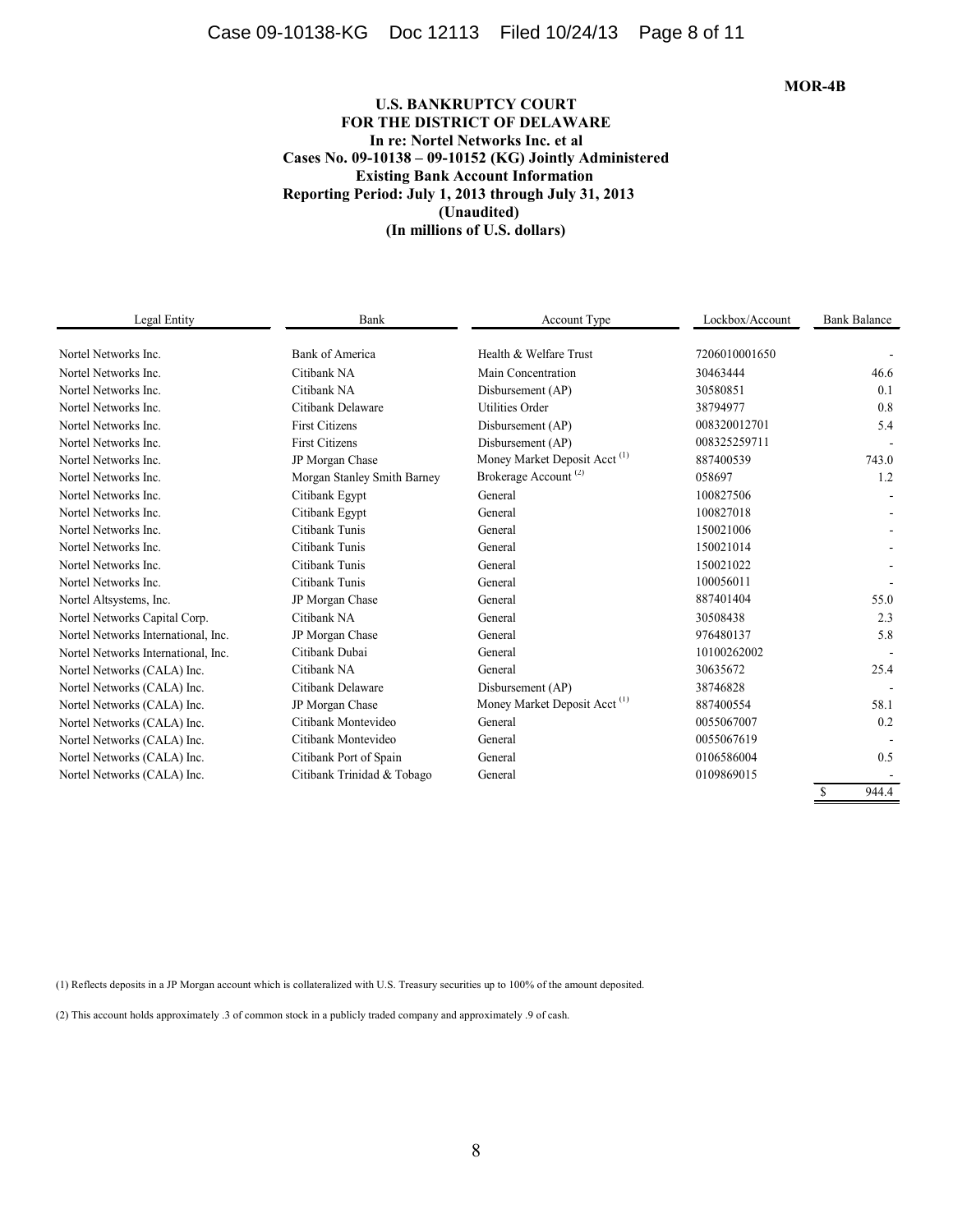## **U.S. BANKRUPTCY COURT FOR THE DISTRICT OF DELAWARE In re: Nortel Networks Inc. et al Cases No. 09-10138 – 09-10152 (KG) Jointly Administered Changes in Balances with Debtors and Non-Debtors Reporting Period: July 1, 2013 through July 31, 2013 (Unaudited) (In millions of U.S. dollars)**

| Case #   | Increase / (Decrease) |       |
|----------|-----------------------|-------|
| 09-10138 | S                     | (0.2) |
| 09-10139 |                       |       |
| 09-10140 |                       |       |
| 09-10141 |                       |       |
| 09-10142 |                       |       |
| 09-10143 |                       |       |
| 09-10144 |                       |       |
| 09-10145 |                       |       |
| 09-10146 |                       |       |
| 09-10147 |                       |       |
| 09-10148 |                       |       |
| 09-10149 |                       |       |
| 09-10150 |                       |       |
| 09-10151 |                       |       |
| 09-10152 |                       |       |
|          |                       |       |
|          |                       | (0.2) |
|          | 09-12515              |       |

(1) For presentation purposes, the amounts as reported are combined pre-filing and post-filing net intercompany positions, excluding provisions.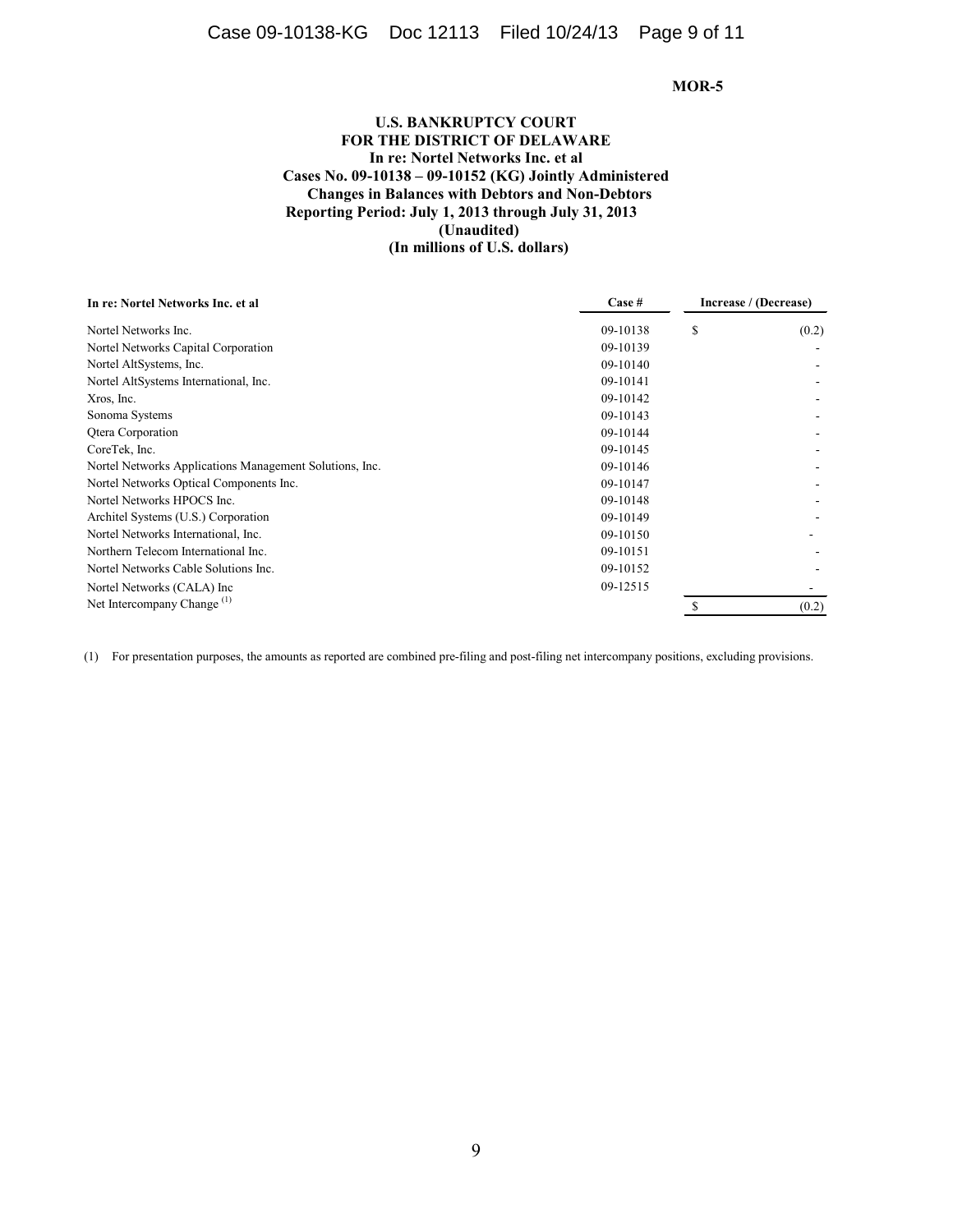## **U.S. BANKRUPTCY COURT FOR THE DISTRICT OF DELAWARE In re: Nortel Networks Inc. et al Cases No. 09-10138 – 09-10152 (KG) Jointly Administered Status of Post-Petition Taxes Reporting Period: July 31, 2013 (Unaudited)**

I, John J. Ray III, Principal Officer of each of the U.S. Debtors, attest under penalty of perjury and to the best of my knowledge, information and belief, all post-petition federal, state and local taxes of each of the U.S. Debtors are current as of July 31, 2013 in all material respects.

John J. Ray**up** Rencited Officer of each of the U.S. Debtors Officer of each of the U.S. Debtors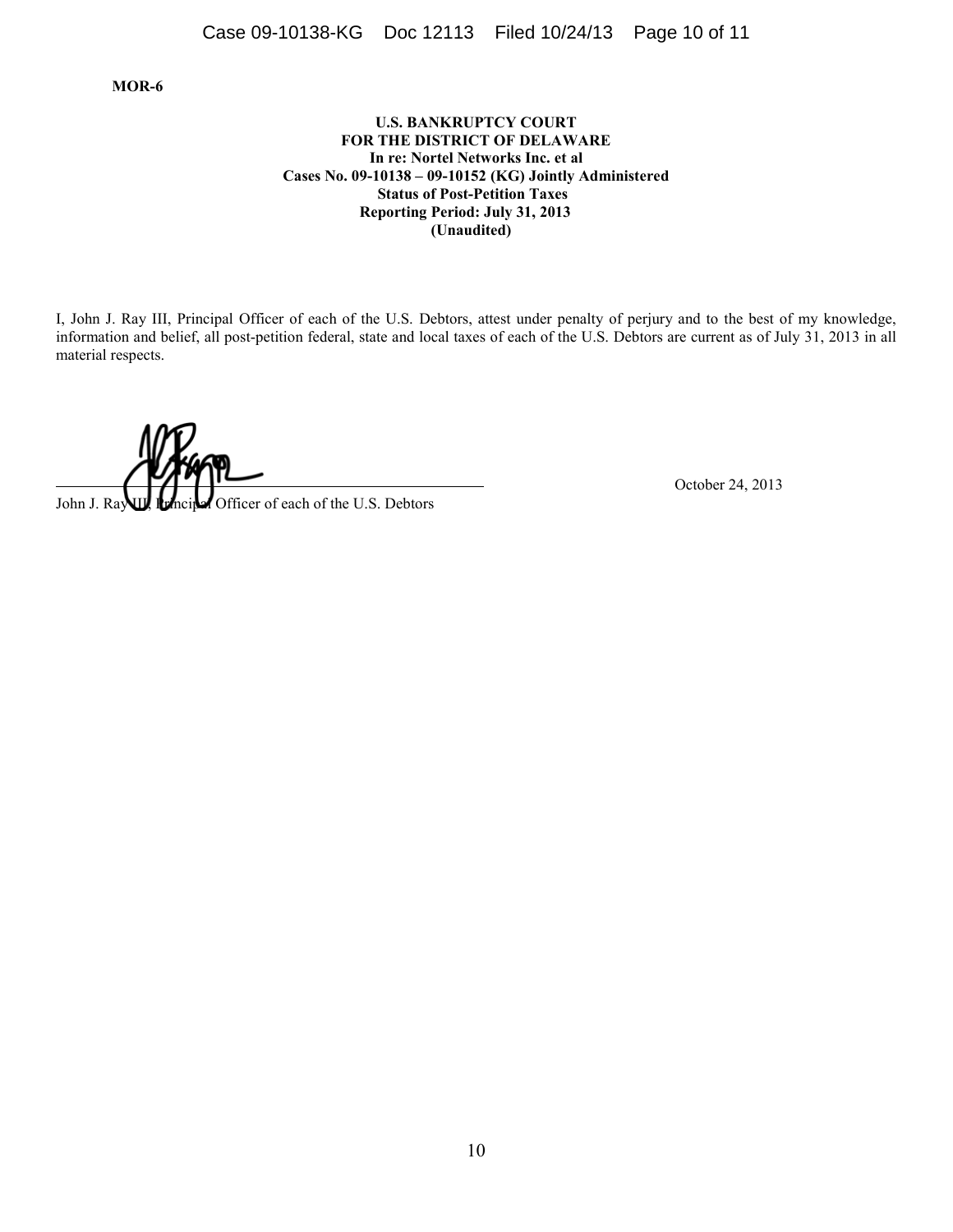# Case 09-10138-KG Doc 12113 Filed 10/24/13 Page 11 of 11

## **MOR-8**

## **U.S. BANKRUPTCY COURT FOR THE DISTRICT OF DELAWARE In re: Nortel Networks Inc. et al Cases No. 09-10138 – 09-10152 (KG) Jointly Administered Debtor Questionnaire Reporting Period: July 1, 2013 through July 31, 2013**

| Must be completed each month                                                                  | <b>Yes</b>  | N <sub>0</sub> |
|-----------------------------------------------------------------------------------------------|-------------|----------------|
| 1. Have any assets been sold or transferred outside the normal course of business this        |             |                |
| reporting period? If yes, provide an explanation below.                                       |             | X              |
| 2. Have any bank accounts been opened during the reporting period? If yes, provide            |             |                |
| documentation identifying the opened account(s). If an investment account has been opened     |             |                |
| provide the required documentation pursuant to the Delaware Local Rule 4001-3.                |             | X              |
| 3. Have any funds been disbursed from any account other than a Debtor-In-Possession           |             |                |
| account this reporting period? If yes, provide an explanation below.                          |             | X              |
| 4. Have all post-petition tax returns been timely filed? If no, provide an explanation below. | $\mathbf X$ |                |
| 5. Are workers compensation, general liability and other necessary insurance coverages in     |             |                |
| effect? If no, provide an explanation below.                                                  | $\mathbf X$ |                |
| 6. Are the Debtors satisfying their undisputed post-petition obligations on a timely basis?   | X           |                |
| 7. Has there been any material change in amount or aging of the Debtors' receivables?         |             | X              |